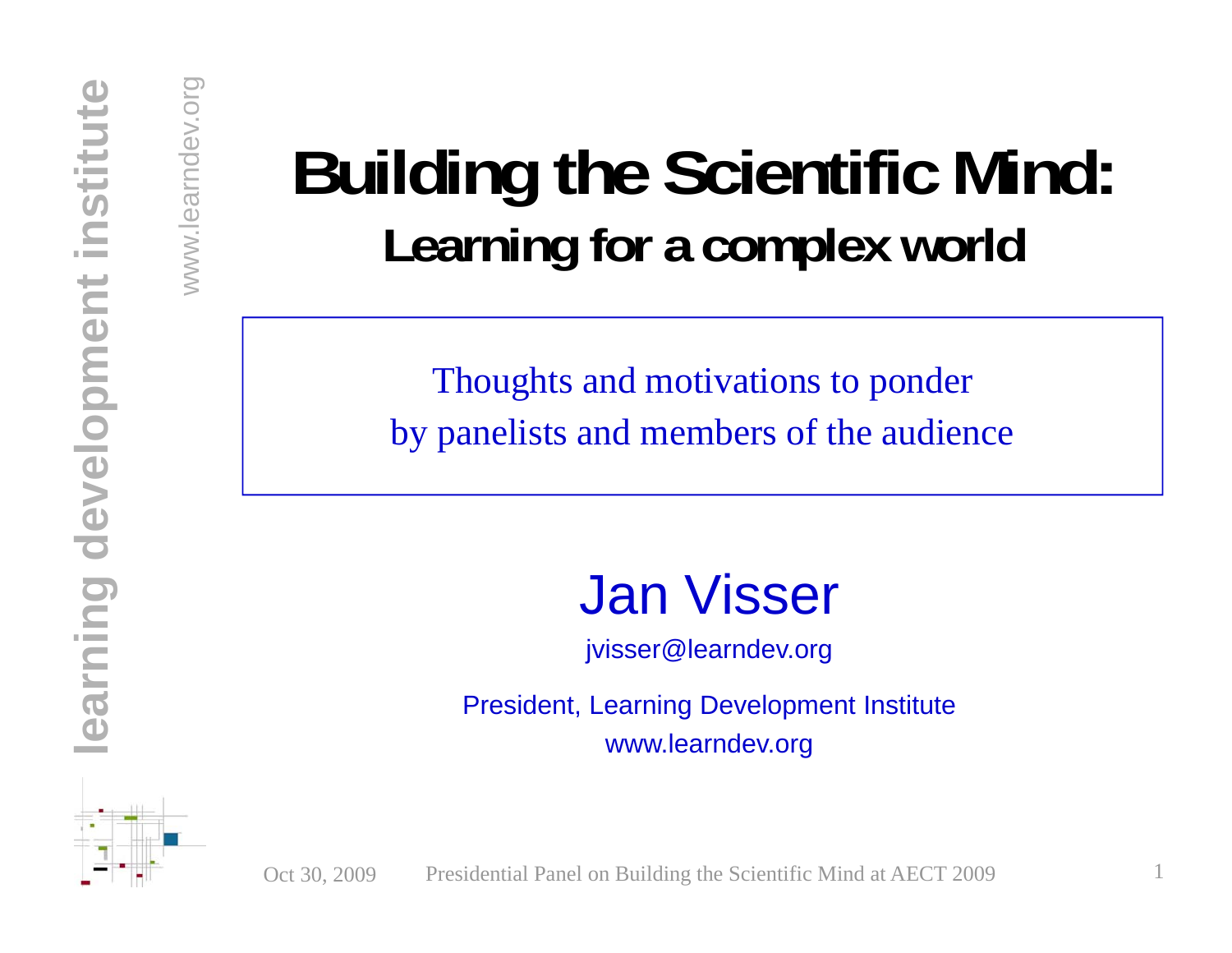# The debate so far:<br>Check out:

## www.learn **learndev.org/BtSM\_at\_AECT2009.html**





#### Or check us out at: **facebook.com/learndev/**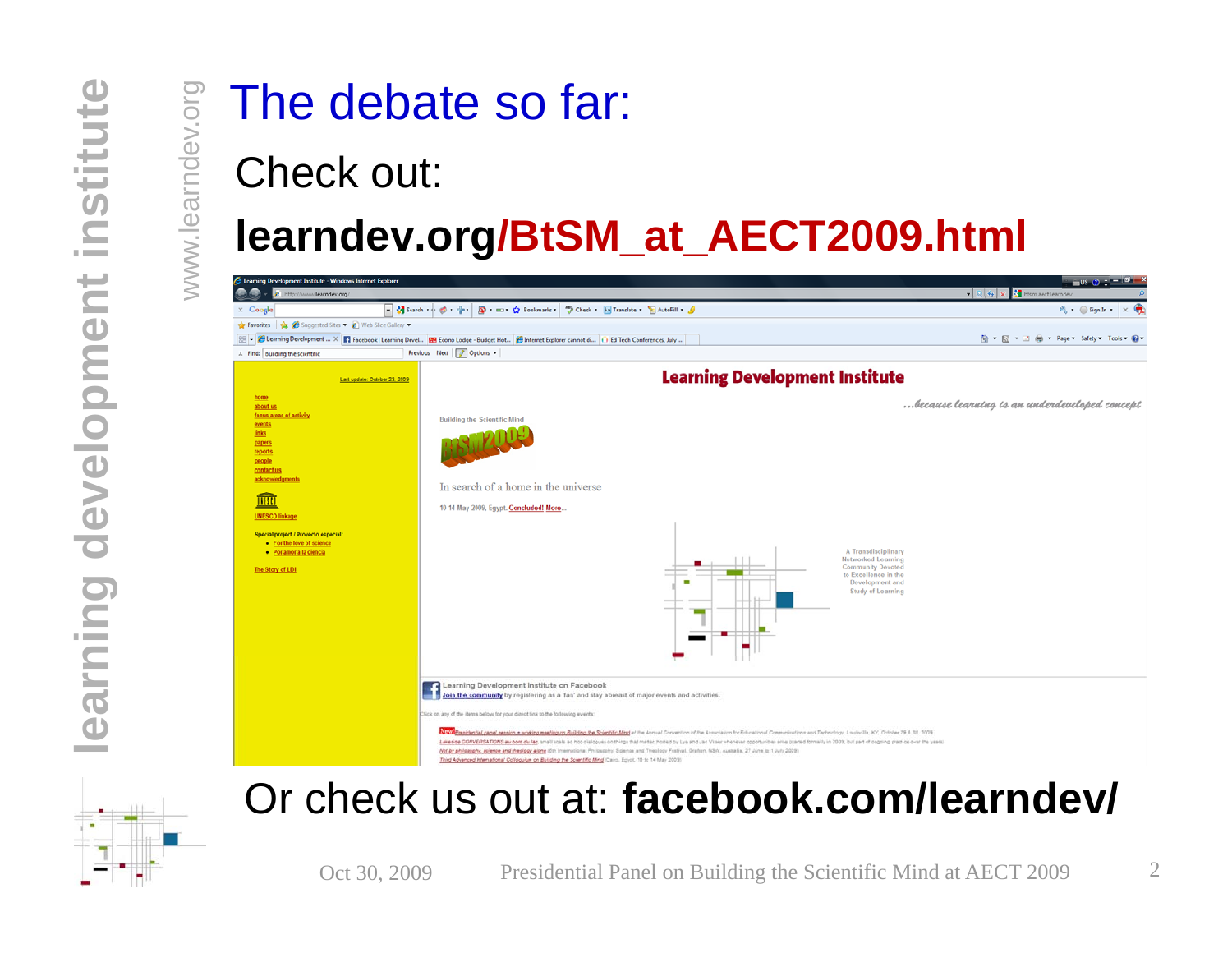#### Relevance and importance

 $\begin{array}{c}\n\overline{\mathbb{R}} \\
\hline\n\vdots \\
\hline\n\end{array}$  Constructive interaction with <u>complex interconnected</u><br>
<u>Examplems of planetary dimension</u> is becoming increasingly essential to human well-being and survival.

**develo**To get an idea of the nature of some of the problems: **see next slides!**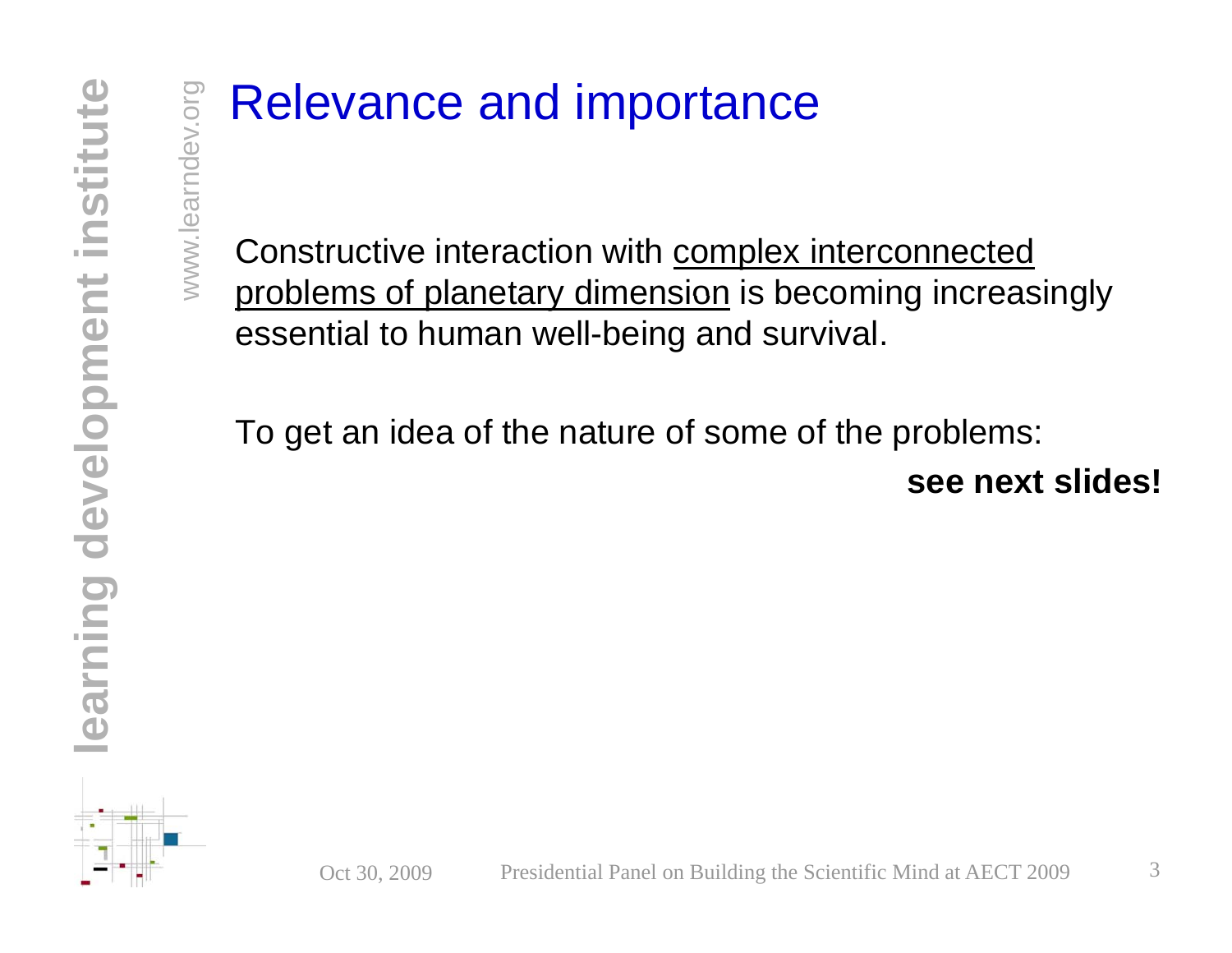| 13.7 billion years ago<br>3.43 billion years ago<br>5 to 10 million years ago | Day 1<br>Day 6<br>Day 7                              | <u>1 a.m.</u>       |
|-------------------------------------------------------------------------------|------------------------------------------------------|---------------------|
|                                                                               |                                                      |                     |
|                                                                               |                                                      |                     |
|                                                                               |                                                      | 5 minutes ago       |
| 100 to 200 thousand years ago<br>(5 to 10 thousand generations)               |                                                      | 6 seconds ago       |
| 10000 years ago<br>(500 generations)                                          |                                                      | $< 0.4$ sec ago     |
| 377 years ago<br>(19 generations)                                             |                                                      | 14 ms ago           |
| 56 years ago<br>(3 generations)                                               |                                                      | $2 \text{ ms }$ ago |
| 20 years ago<br>(1 generation)                                                |                                                      | $0.7$ ms ago        |
|                                                                               | $(1/4)$ to $1/2$ million generations)<br>Agriculture |                     |

Oct 30, 2009 Presidential Panel on Building the Scientific Mind at AECT 2009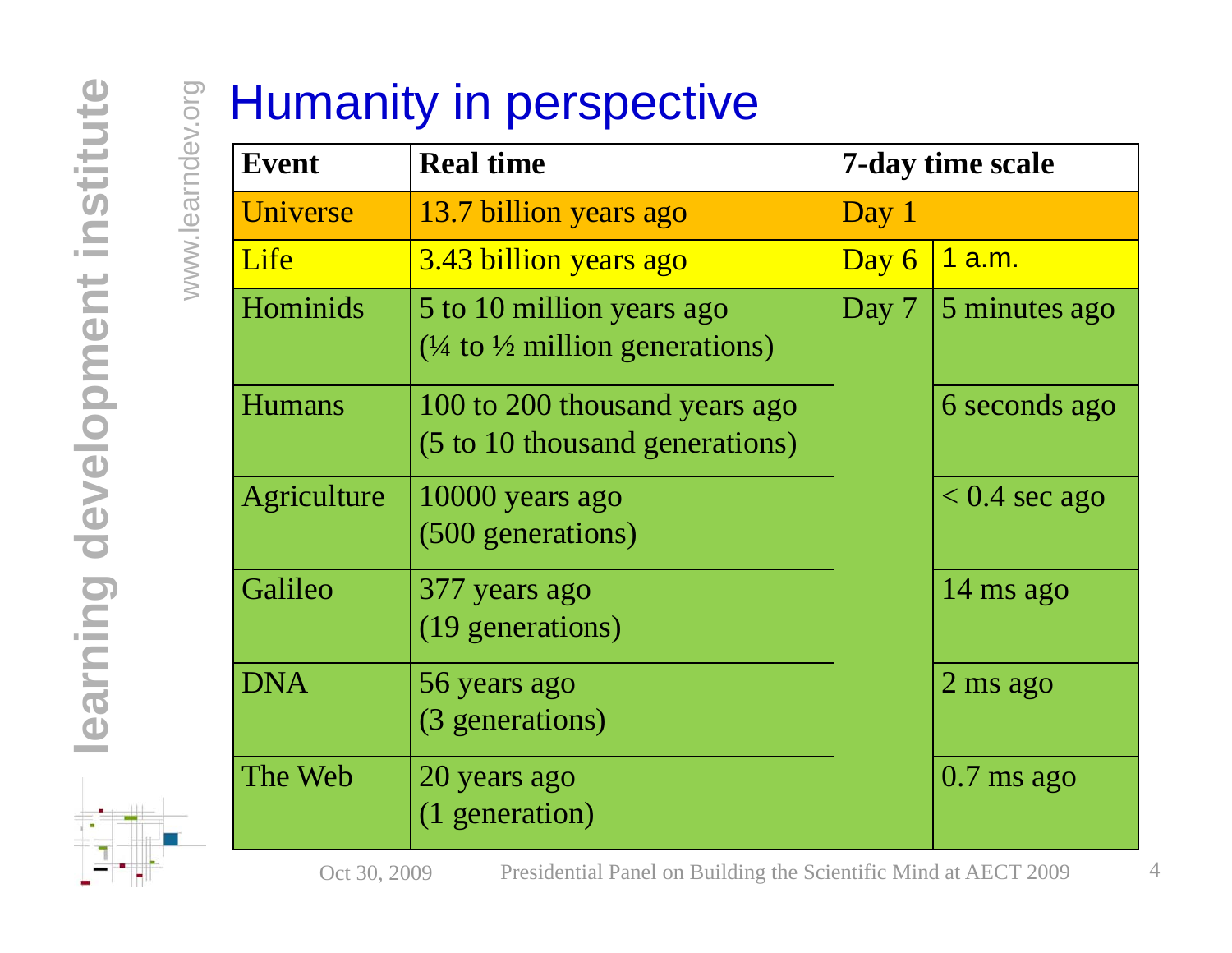| <b>Event</b>       | <b>Real time</b>                                                                  | 7-day time scale |                       |
|--------------------|-----------------------------------------------------------------------------------|------------------|-----------------------|
| Universe           | 13.7 billion years ago                                                            | Day 1            |                       |
| Life               | 3.43 billion years ago                                                            | Day 6            | <u>1 a.m.</u>         |
| Hominids           | 5 to 10 million years ago<br>$(\frac{1}{4}$ to $\frac{1}{2}$ million generations) | Day 7            | 5 minutes ago         |
| <b>Humans</b>      | 100 to 200 thousand years ago<br>(5 to 10 thousand generations)                   |                  | 6 seconds ago         |
| <b>Agriculture</b> | 10000 years ago<br>(500 generations)                                              |                  | $0.4 \text{ sec ago}$ |
| <b>Galileo</b>     | 373 years ago<br>(19 generations)                                                 |                  | 14 ms ago             |
| <b>DNA</b>         | 56 years ago<br>(3 generations)                                                   |                  | $2 \text{ ms }$ ago   |
| The Web            | 20 years ago<br>(1 generation)                                                    |                  | $0.7$ ms ago          |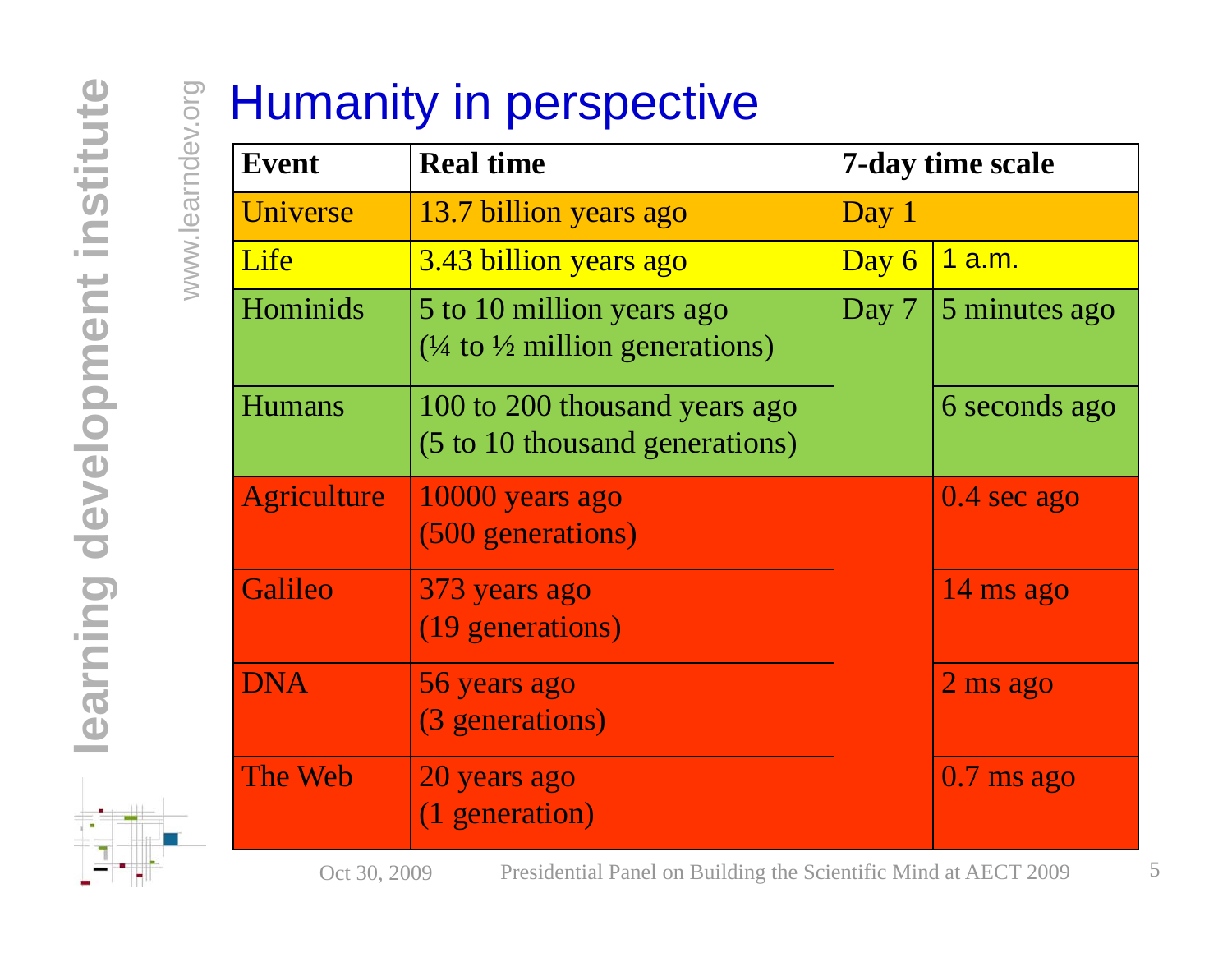| <b>Event</b>   | <b>Real time</b>                                                                  | 7-day time scale |               |
|----------------|-----------------------------------------------------------------------------------|------------------|---------------|
| Universe       | 13.7 billion years ago                                                            | Day 1            |               |
| Life           | 3.43 billion years ago                                                            | Day 6            | <u>1 a.m.</u> |
| Hominids       | 5 to 10 million years ago<br>$(\frac{1}{4}$ to $\frac{1}{2}$ million generations) | Day 7            | 5 minutes ago |
| <b>Humans</b>  | 100 to 200 thousand years ago<br>(5 to 10 thousand generations)                   |                  | 6 seconds ago |
| Agriculture    | 10000 years ago<br>(500 generations)                                              |                  | $0.4$ sec ago |
| <b>Galileo</b> | 373 years ago<br>(10 generational                                                 |                  | 14 ms ago     |
|                | ANTHROPOCENE                                                                      |                  | 8 ms ago      |

proposing to use the term 'anthropocene' for the current geological epoch. The impacts of current human activities will continue<br>over long periods. According to a study by Berger and Loutre (14), because of the anthropogan including global, scales, it seems to us more than appropriate to emphasize the central role of mankind in geology and ecology by depart significantly from natural behaviour over the next 50,000 years. (see Paul J. Crutzen: http://www.mpchproposing to use the term 'anthropocene' for the current geological epoch. The impacts of current human activities will continue<br>over long periods. According to a study by Berger and Loutre (14), because of the anthropoge mainz.mpg.de/~air/anthropocene/Text.html)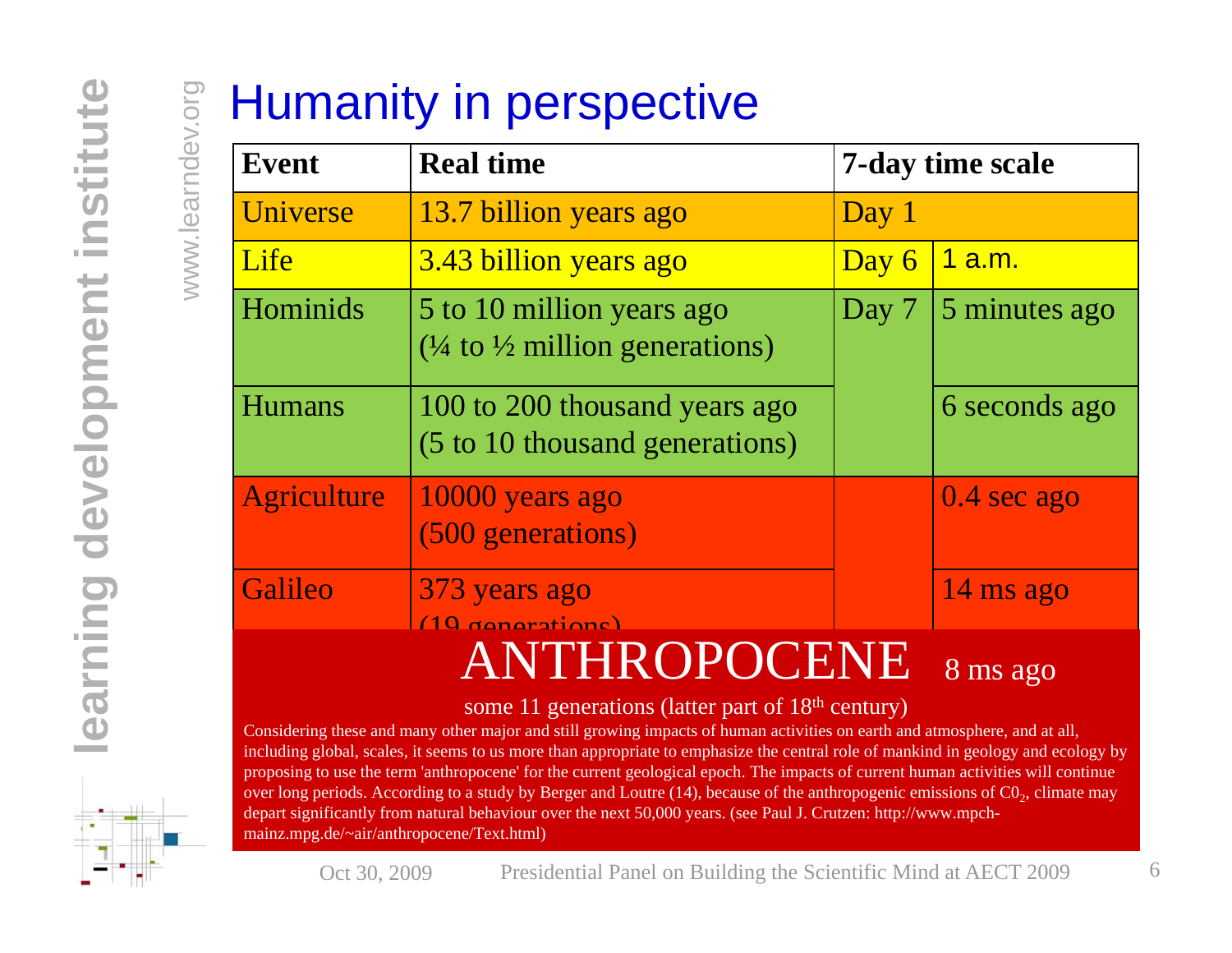# and **Consequences of human intervention**<br>
<br> **Example 2018<br>
Agricultural revolution** started half a second ag

#### **≸** Agricultural revolution started half a second ago.

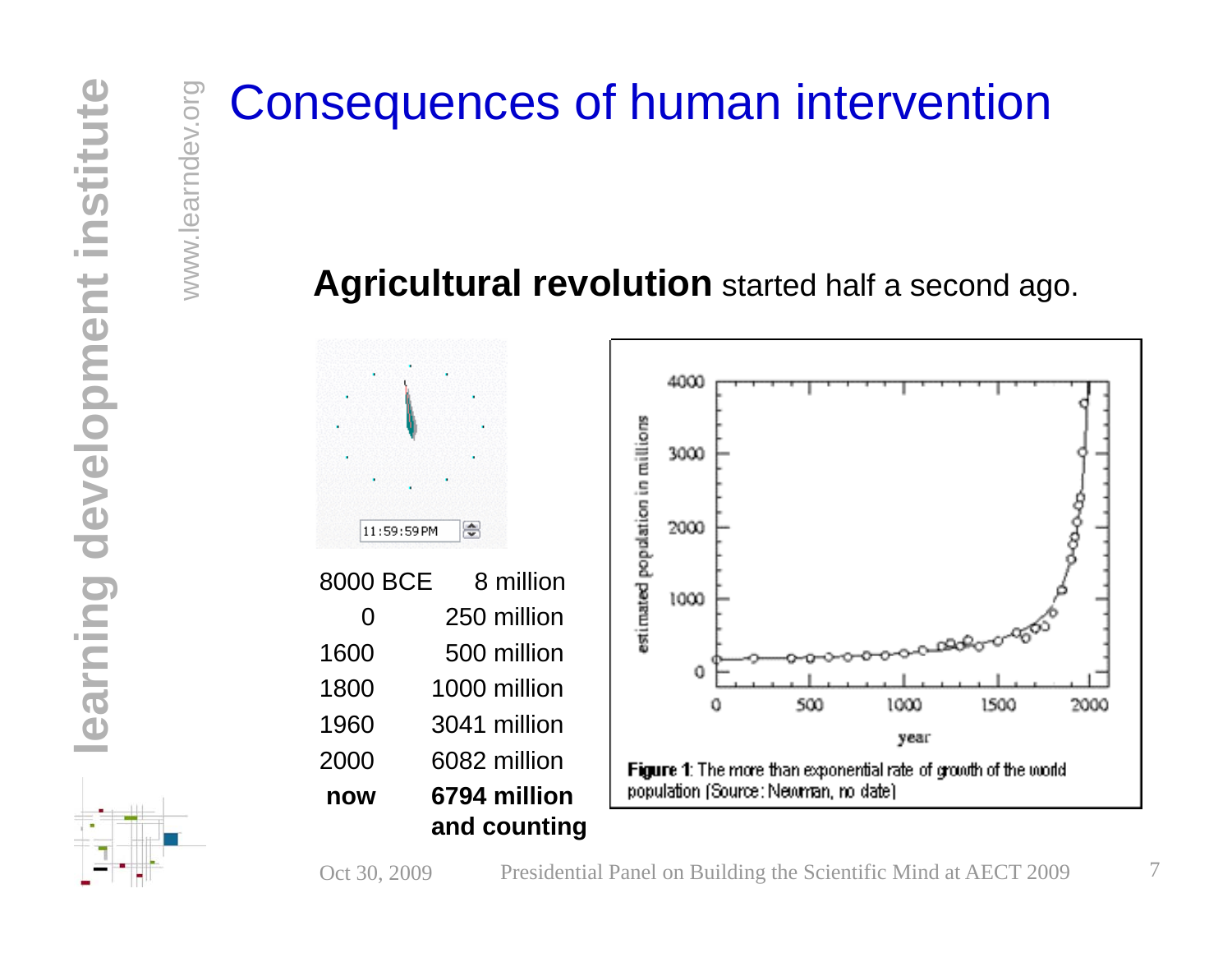#### The world: A distorted place to live in

**ning learned**<br>
Source: Images of the social and economic world – Mark Newman, University of Michigan<br>
Source: Images of the social and economic world – Mark Newman, University of Michigan http://www-personal.umich.edu/~mejn/cartograms/

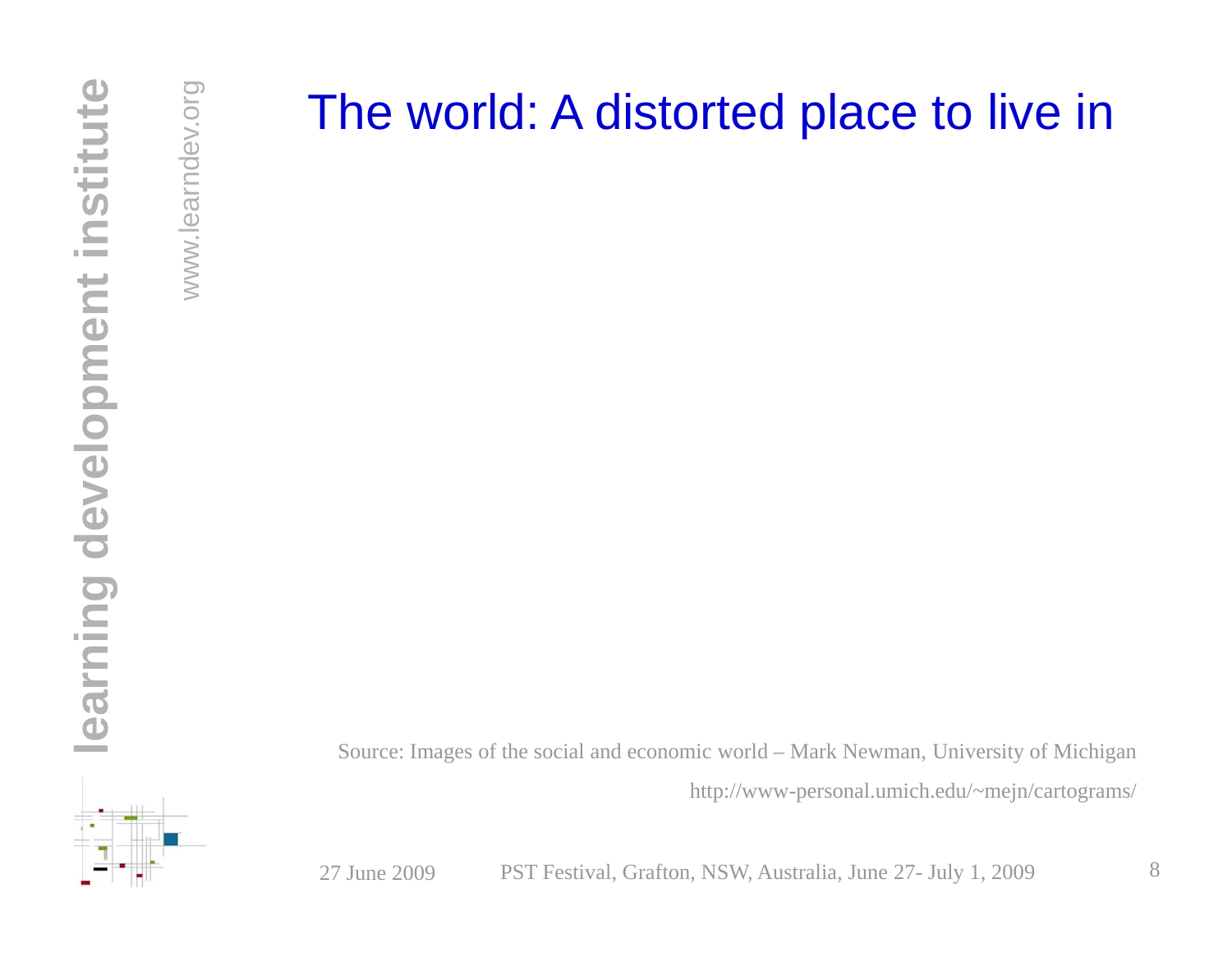#### The world as we know it



http://www-personal.umich.edu/~mejn/cartograms/

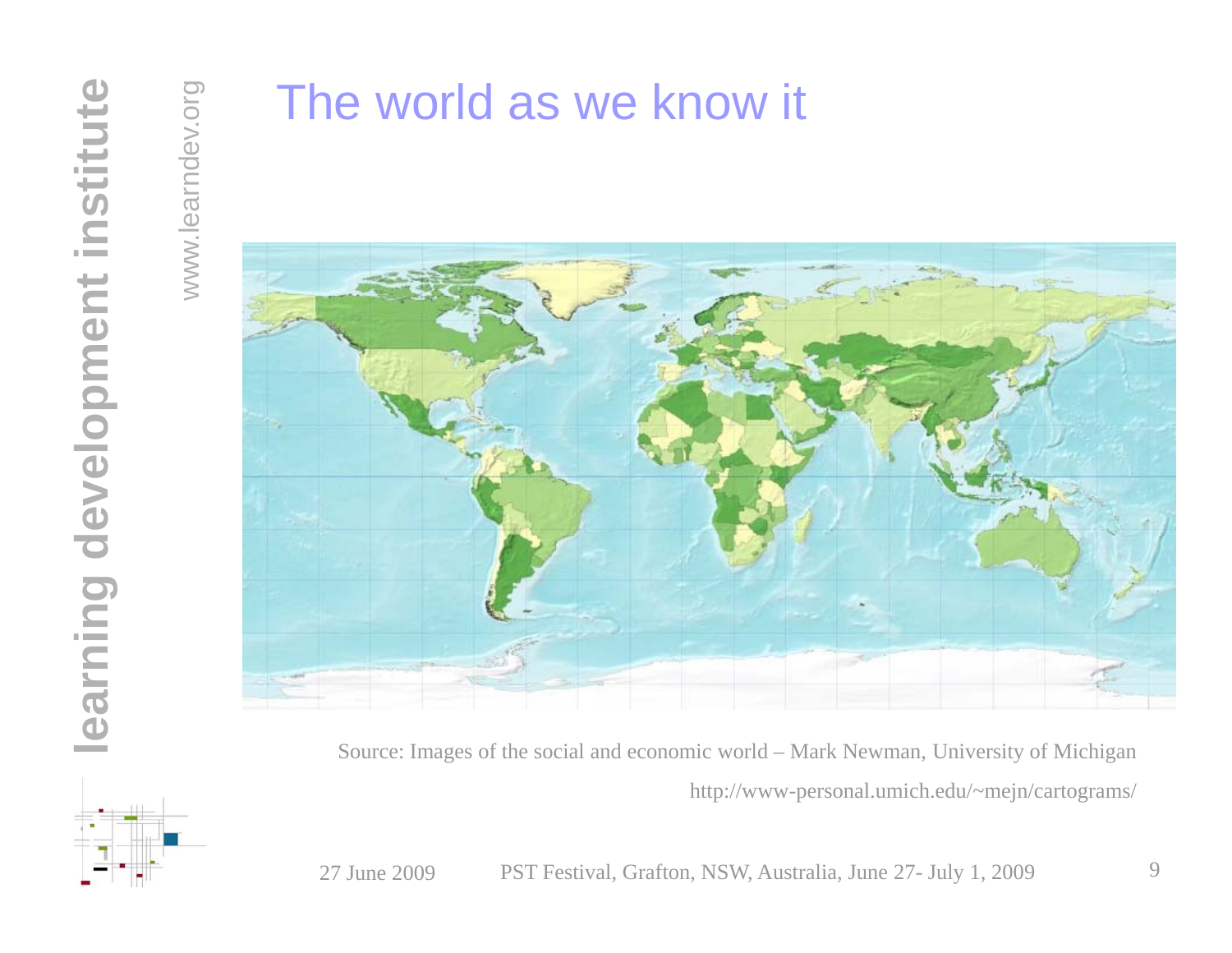#### The world in population perspective



http://www-personal.umich.edu/~mejn/cartograms/

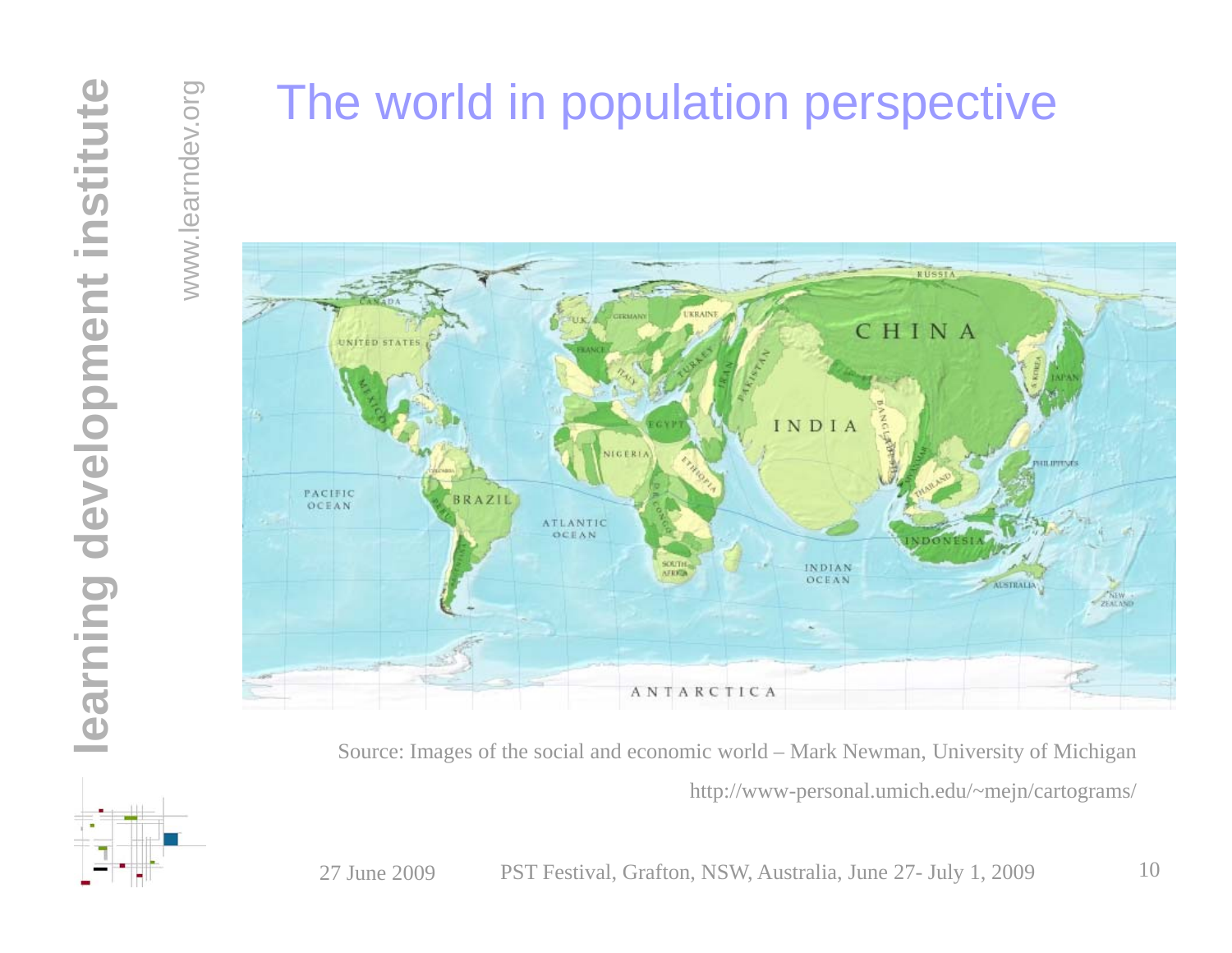#### The world by gross domestic product



http://www-personal.umich.edu/~mejn/cartograms/

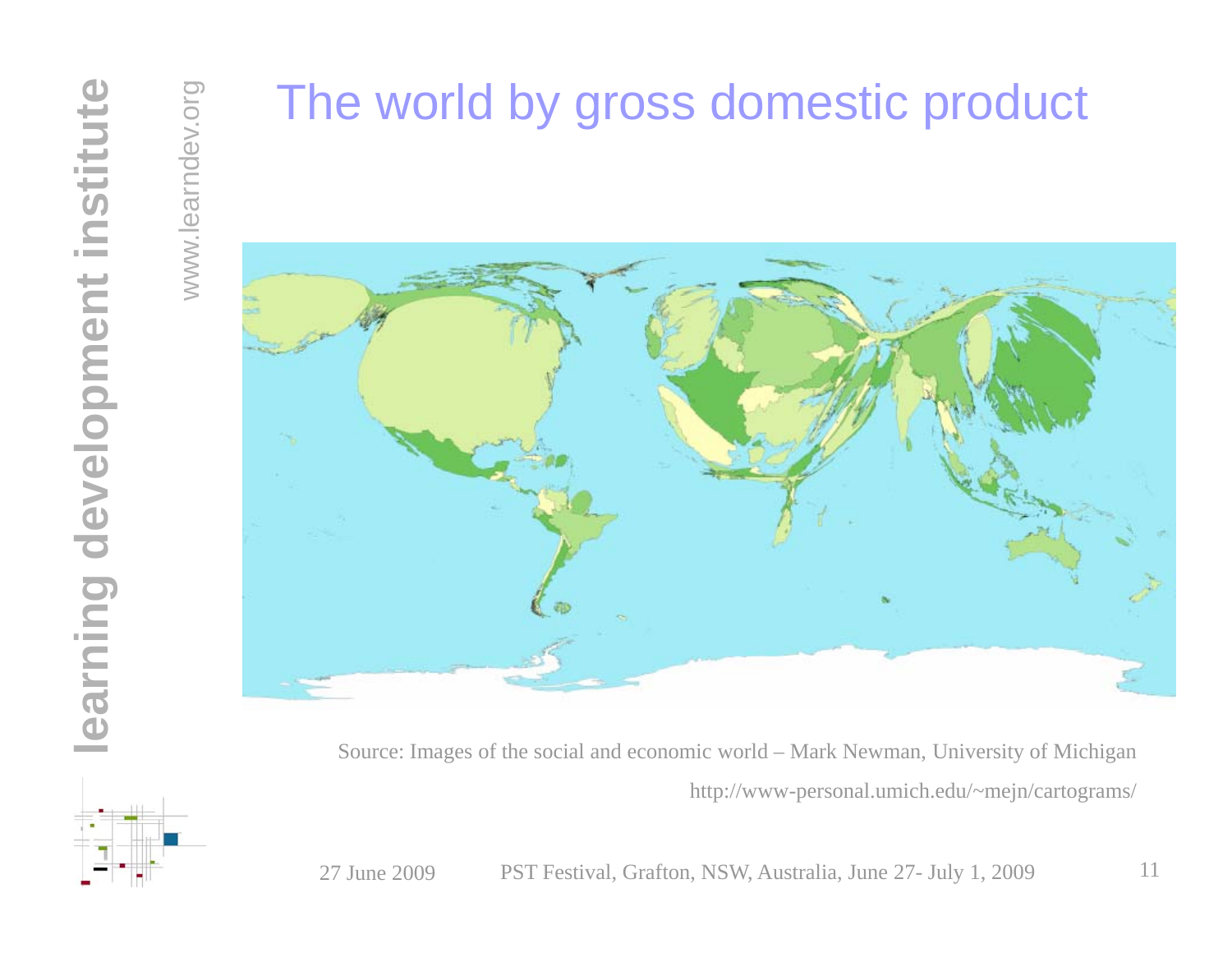#### The world in child mortality perspective



http://www-personal.umich.edu/~mejn/cartograms/

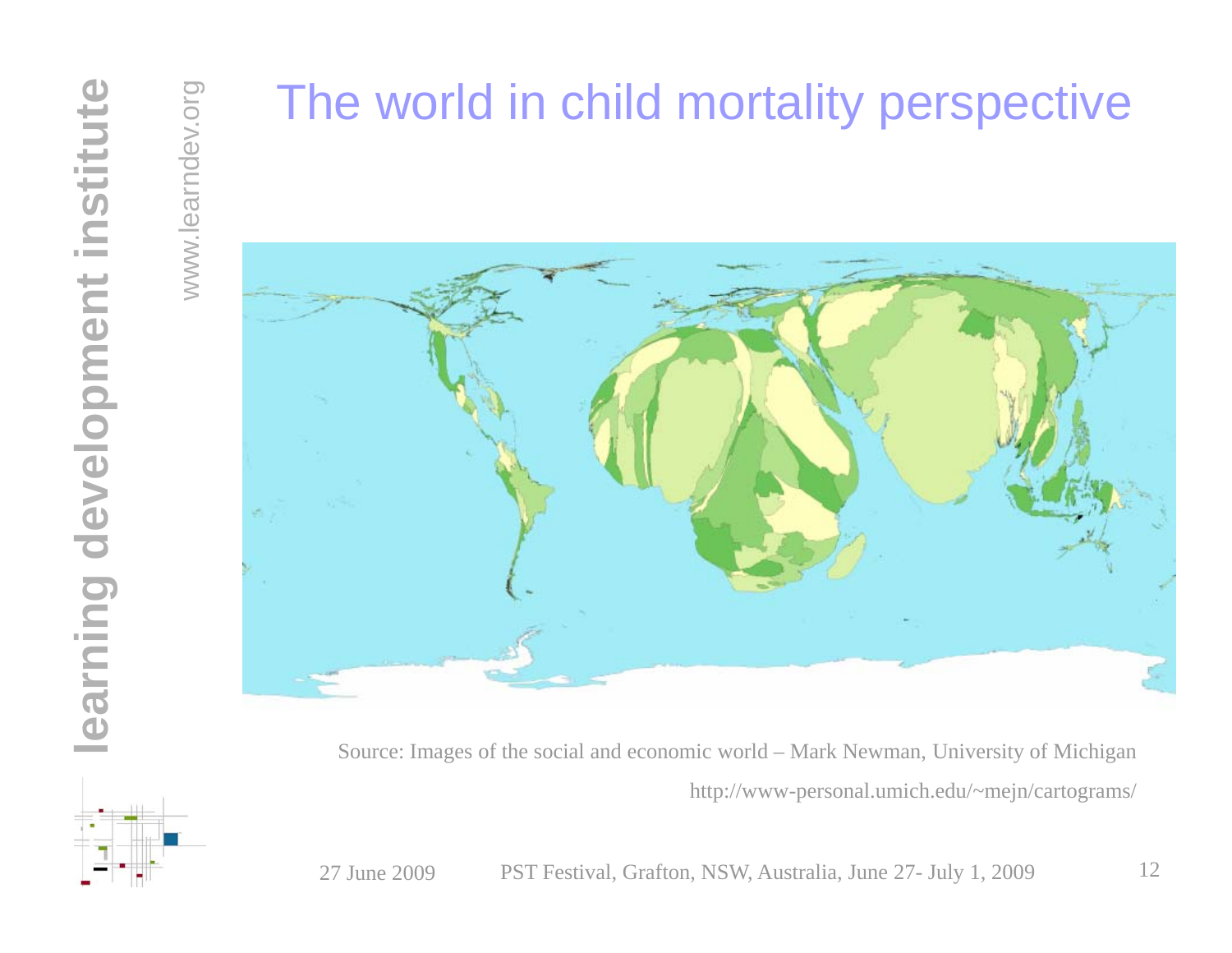#### The world in HIV/AIDS perspective



http://www-personal.umich.edu/~mejn/cartograms/

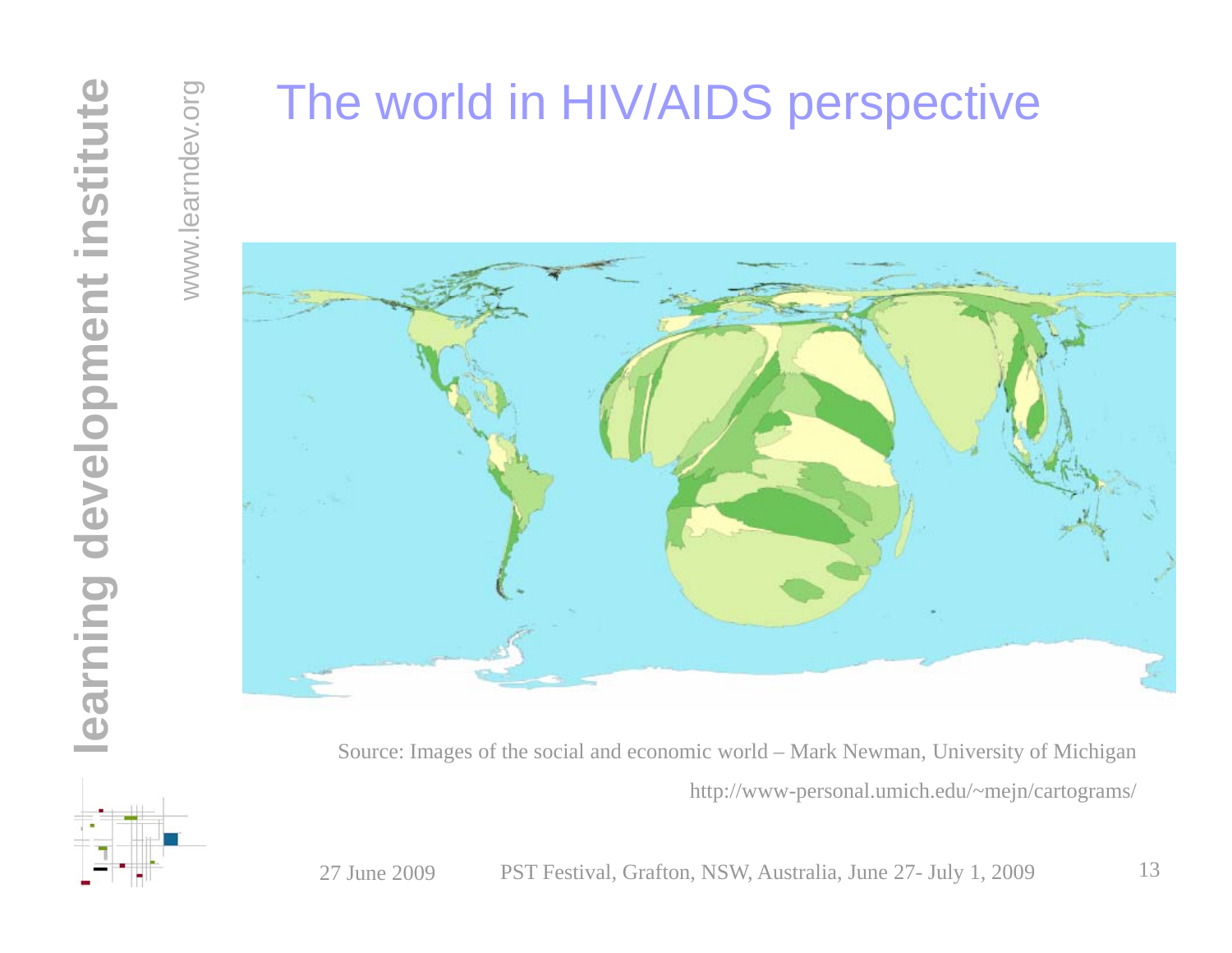### The world by spending on healthcare



http://www-personal.umich.edu/~mejn/cartograms/

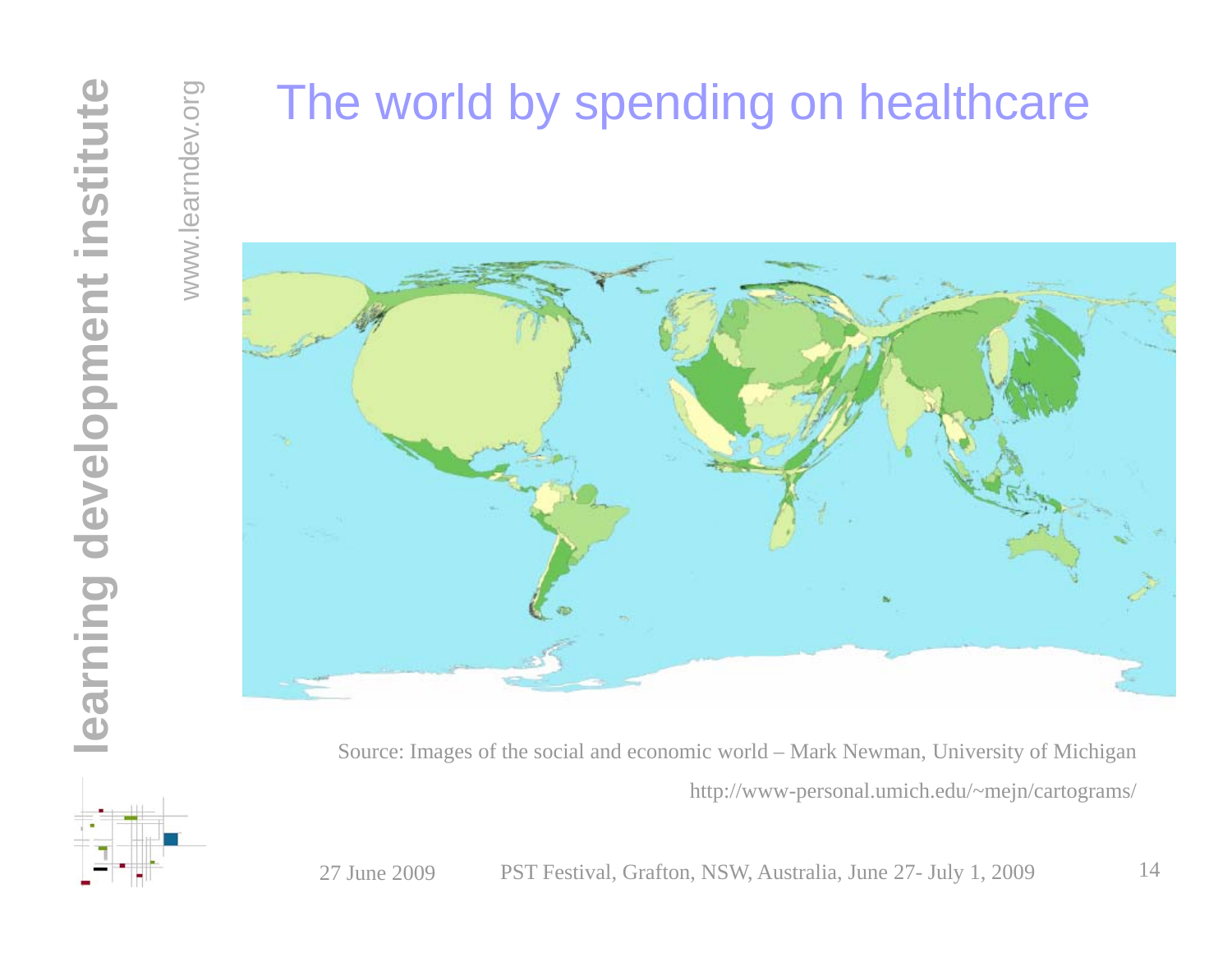#### The world by energy consumption



http://www-personal.umich.edu/~mejn/cartograms/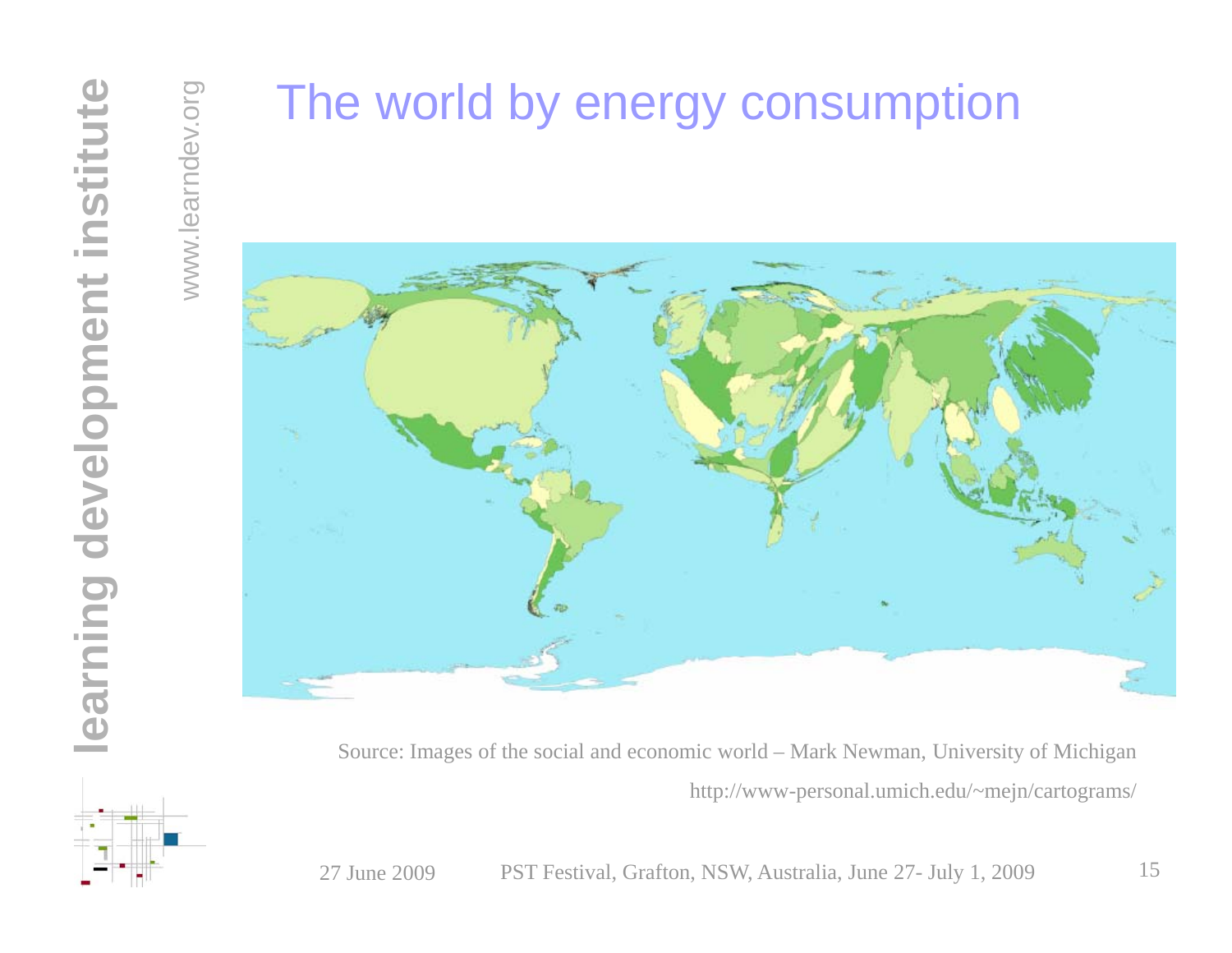### The world by greenhouse gas emission



http://www-personal.umich.edu/~mejn/cartograms/

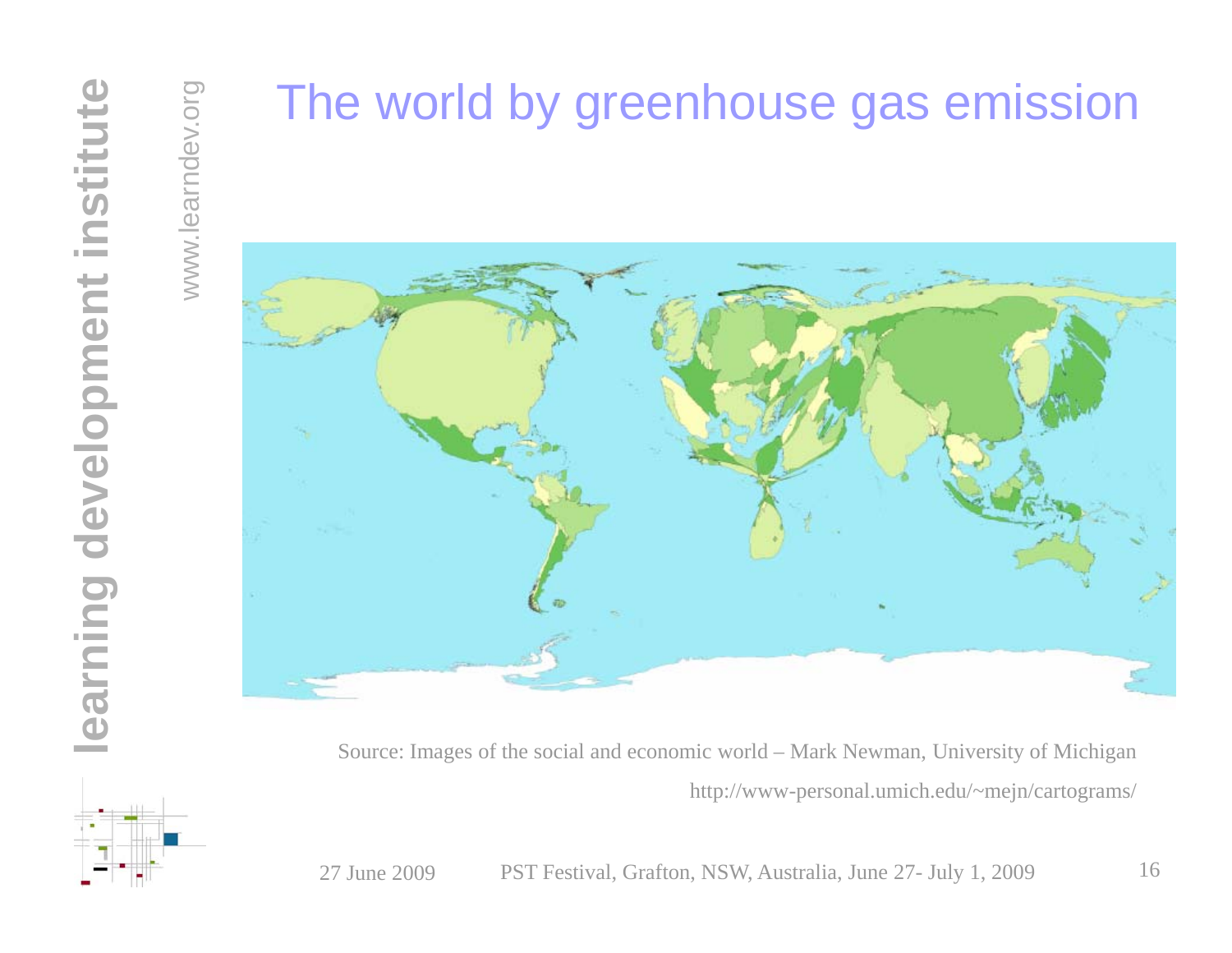Care for fostering the emergence and quent growth of habits of mind

### These are but some of the problems.

They all require clear thinking

and com passionate identification

not only by experts and politicians<br>but by the world's citizenry at large.

**ning decompt We must <u>learn to learn differently</u>**, at an enhanced level<br>of complex awareness, developing appropriate habits of<br>mind.

#### **Care for the scientific mind seems a useful entry point for rethinking human learning.**

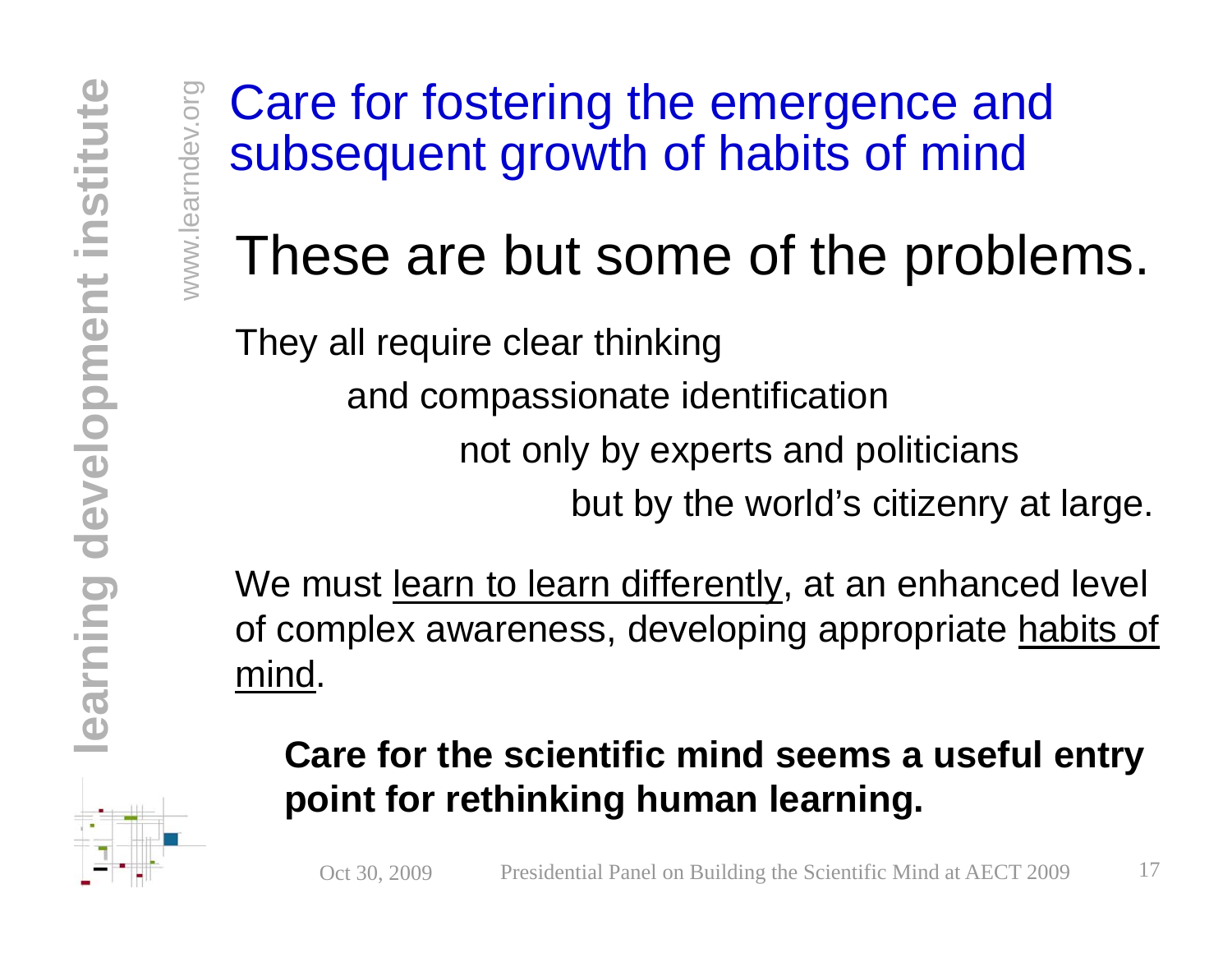#### The learning landscape extends beyond g and trainin g



*in a changing learning landscape: Reflections from a dialogue on new roles and expectations . Dordrecht, The* Netherlands: Springer.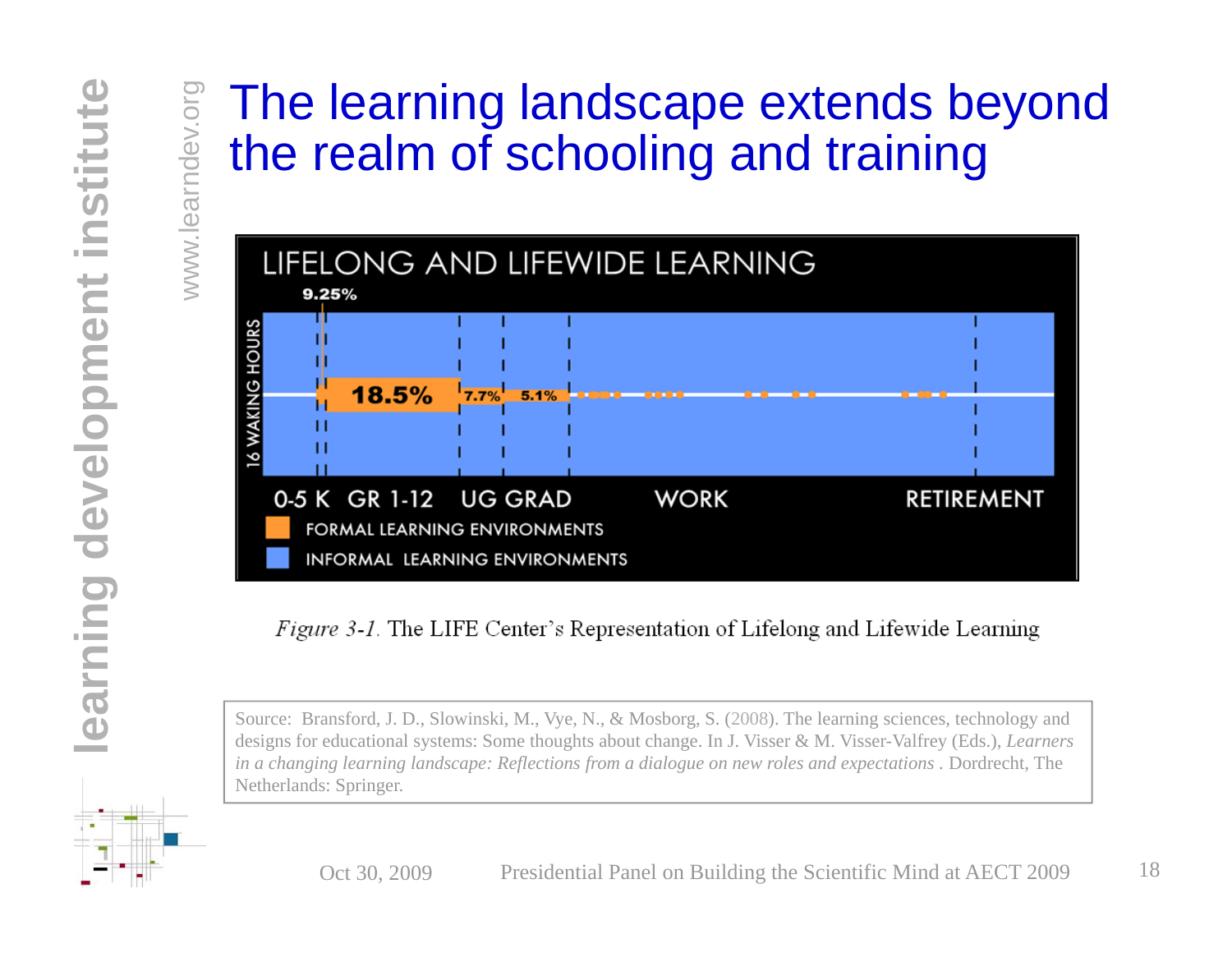## Multi-dimensional nature of the scientific mind<br>(as well as of many other mindsets)

- $\leqslant$  1. The spirit of inquiry.
	- 2.The spirit of collaboration.
	- 3. The quest for beauty (harmony, parsimony, wholeness).
	- 44. The desire to understand and do so profoundly.
	- 5. The creative spirit.
	- The urge to be critical.
	-
- **11.** The spirit to transcend.<br> **12.** The spirit of building on prior knowledge.<br> **12.** The search for unity.<br> **12.** The building of the story of human knowl
	-
	- 10. The building of the story of human knowledge and ability.
	- 11. The spirit of construction.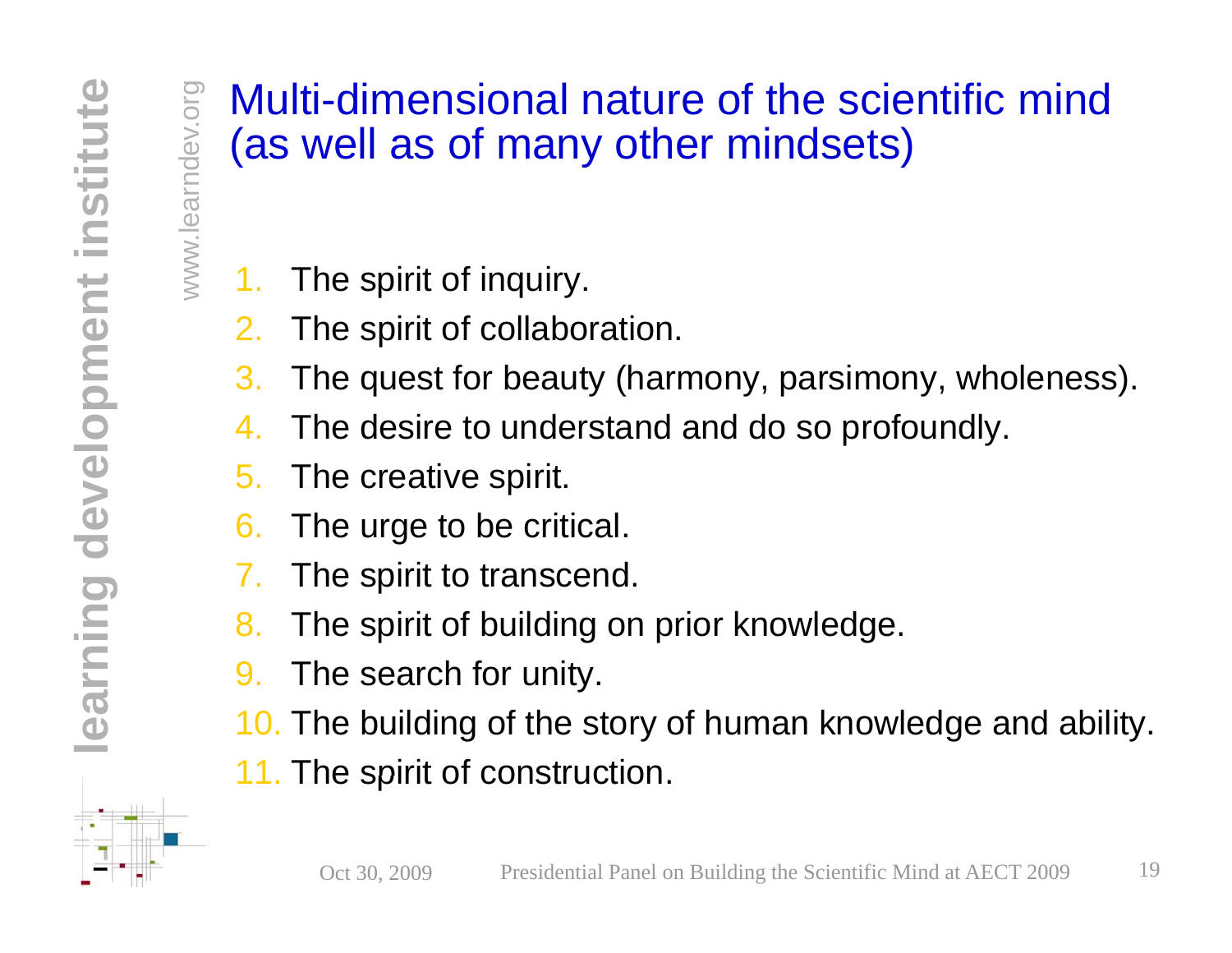www.learndev.org

 $\frac{1}{2}$  Habits of mind inspired by the best we<br> $\frac{1}{2}$  may derive from the millennia-long history of the development of science

 $\Box$  Passion to find out.

■ Wanting to make sure one sees things correctly.

 $\Box$  Open to considering alternatives.

**develops and Service Services**<br> **a** Being delighted when proven wrong<br> **a** Valuing the scrutiny of one's peers. **Q** Being delighted when proven wrong.

Seeking to arrive at shared conclusions based on sharedevidence.

**learnal conducts**<br> **learnal conducts**<br> **learnal conducts**<br> **learnal follow buman being** ■ Obstinately refusing to fool oneself and one's fellow human beings.

**And so on.**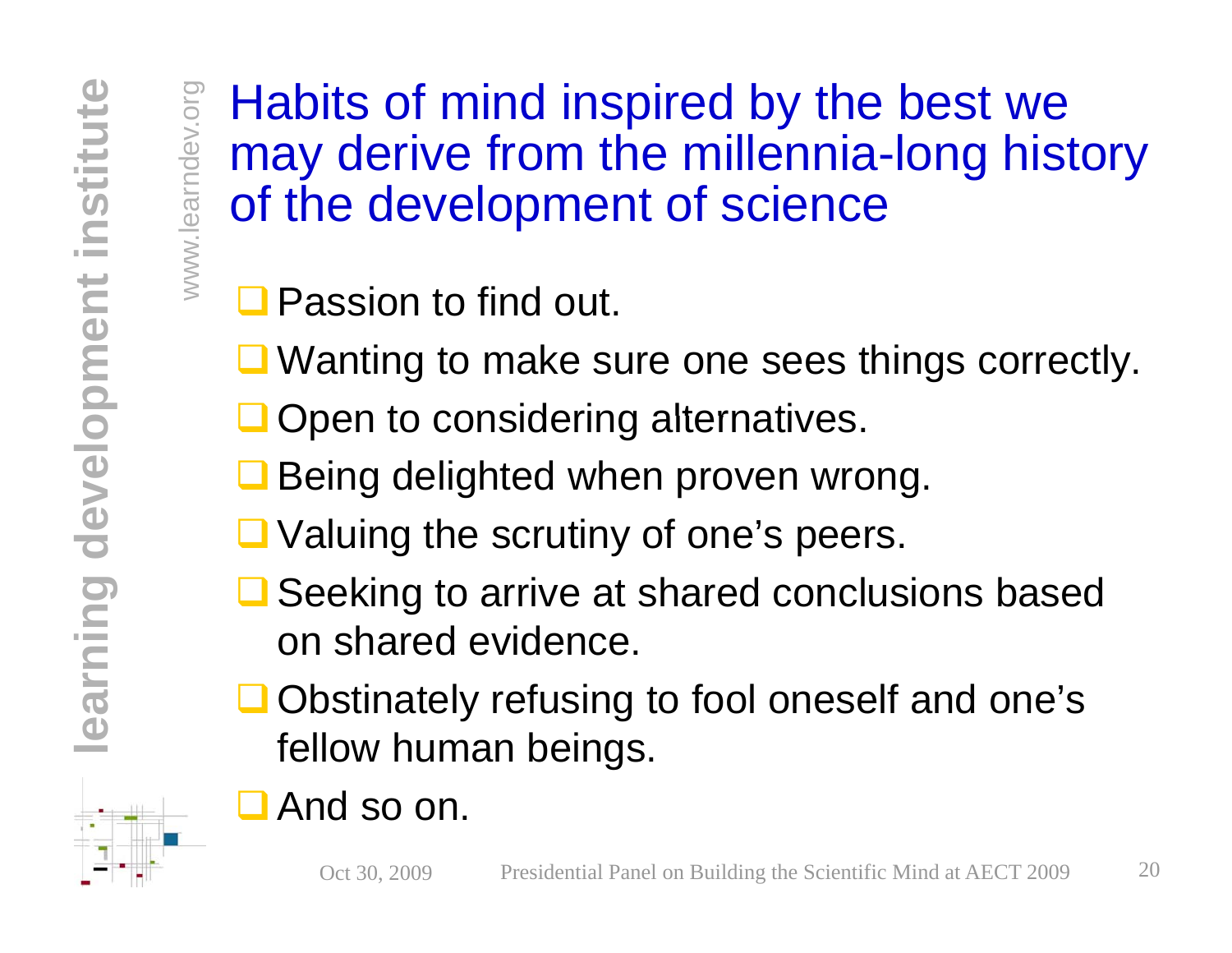# ndev.org Science education as we know it is not necessaril y pro pitious to nurturin g the www.learnyp <sup>p</sup> <sup>g</sup> scientific mind

- $\leq$   $\Box$  Look for different curriculum philosophies.
	- **Q** Consider alternative pedagogical and andragogical approaches.
- **Q** Don't think of learning beyond the schooling and training setting as of secondary or tertiary importance. We are daily exposed to great **ning develop our mind and to serious**<br>threats to damage its potential in informal learning<br>settings.<br>and it's time to start caring for the conditions of learning
- **learnal**<br> **learnal contract**<br> **learnal contract**<br> **learnal contract**<br> **learnal contract**  $\Box$  It's time to start caring for the conditions of learning in all possible learning spaces. Not just the school.